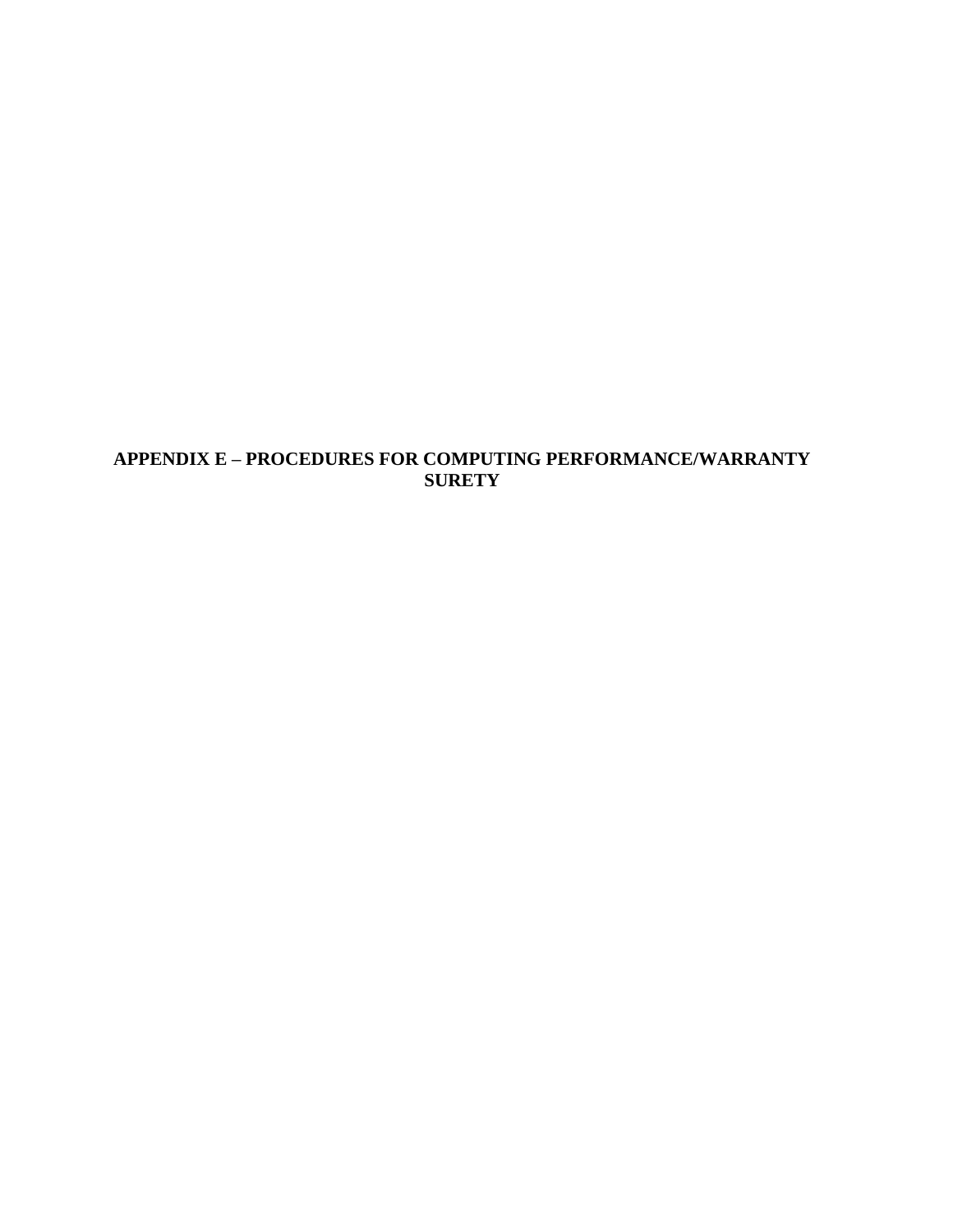## **APPENDIX E**

#### **PROCEDURES FOR COMPUTING PERFORMANCE/WARRANTY SURETY**

The Performance/Warranty Surety shall be sufficient to complete all construction items identified by the Engineer on the punch list submitted with the Certificate of Substantial Completion, and to repair infrastructure due to improper workmanship or defective materials during the warranty periods.

### **Warranty Period**

The warranty period is the time period during which the Developer guarantees the work to be free from defective materials or improper workmanship.

The warranty periods for roads dedicated to the LFUCG shall be as follows:

- a. For the base courses, the warranty period shall begin at the time of substantial completion and extend until the application of the final course of asphalt, but in no case shall the warranty period be less than one year.
- b. For the final course of asphalt, the warranty period shall be one year from when the final surface course is applied.

For development projects that involve recording a plat, the warranty period for sanitary sewer facilities shall be three years from the date of plat recording, and the warranty period for stormwater facilities shall be one year from the date of plat recording.

For development projects that do not involve a plat, the warranty period for sanitary sewer facilities shall be three years from the date of substantial completion, and the warranty period for stormwater facilities shall be one year from the date of substantial completion.

### **Surety Amount**

The surety shall be computed in accordance with the procedures described in the Subdivision Regulations.

#### **Punch List Items**

The following items include, but are not limited to, the items that shall appear on the punch list if they are not constructed before substantial completion:

- Constructing the final surface course of pavement
- Seeding and mulching areas of disturbed land
- Stabilizing channels and streams with appropriate channel lining
- Stabilizing disturbed areas within detention basins and retention ponds
- Removing sediment control BMPs from detention basins and retention ponds
- Removing sediment from detention basins and retention ponds so that the basin/pond has been restored to its original design storage volume
- Converting a sediment basin to a detention basin or retention pond as shown on the Stormwater Management Plan accepted by the Division of Engineering
- Removing sediment from stormwater manufactured treatment devices
- Constructing sidewalks
- Constructing handicap ramps
- Mortaring pipes in headwalls
- Adjusting manholes
- Cleaning the storm sewer system
- Adding steps, mortaring steps, and grouting lift lugs in manholes
- Repairing or replacing curbs that are damaged by the infrastructure construction. This does not include damage caused by Builders after the date of substantial completion. The builders shall be responsible for repairing curbs that they damage.
- Removing erosion and sediment controls from the site
- Constructing trash racks
- Constructing fences between agricultural land and the project site